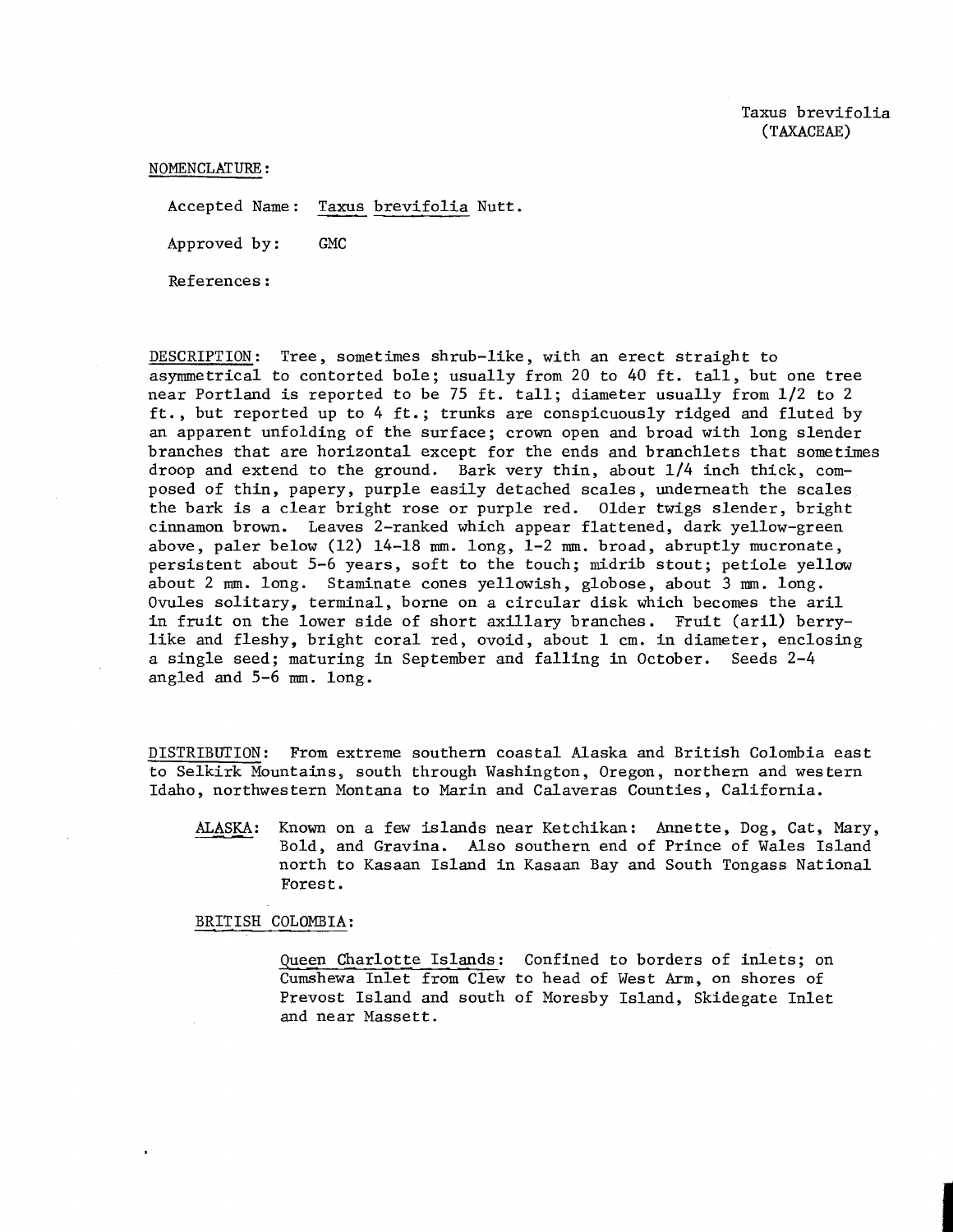# ,DISTRIBUTION Continued :

Vancouver Island: Common near the coast, noted from sea level to 900 ft. on southwest end in Renfrew District and near Victoria.

Mainland: Lower Skeena River, Fraser River to Chapmans Bar near Suspension Bridge, Coquihalla River 20 miles above Hope. Farther east on both sides of Selkirk Range north to Beaver Creek at 3,500 to 4,000 ft. - on Kootenai Lake and west of it between Sproats Landing and Nelson.

#### WASHINGTON:

Washington National Forest & Park: West - generally below 3,000 feet. East - on Stehekin River, in Horshoe Basin, at Nason City (Chelan County), and on some mountainous passes from 3,300 to 5,000 ft.

Yakima Division Washington, Wenatchee National Forest: Noted in Kittitas Co., up to 6,000 ft.

Mount Rainer National Park & Snoqualmie National Forest : Generally below 4,200 ft. - upper Nisqually River, Mount Rainer between Longmire Springs and Paradise Park, on a summit 8 miles southeast of Mount Rainer at 6,000 ft.

Olympic Peninsula: Common here - Arbutus Point, in Queniult Indian Reservation, Admiralty Inlet at Port Townsend and at Port Ludlow .

Blue Mountains: Occasional along streams near Pullman.

Gifford Pinchot National Forest: T. 38N., R. 44E., Sec. 13.

Kaniksu National Forest: T. 38N., R. 45E., Sec. 26.

OREGON :

Mt. Hood National Porest: Western slopes of Cascades below 2,100 ft., but occasionally reaching 5,900 ft. - noted locally at Portland, Clackamas River Canyon, between Portland & Mt. Hood and south of Mt. Hood on Camas Praire. Common in the Callawash River area.

Willamette National Forest: Beside Salmon Creek on upper tributary of the Willamette River (T. 21S., R. 4E., Sec. 7).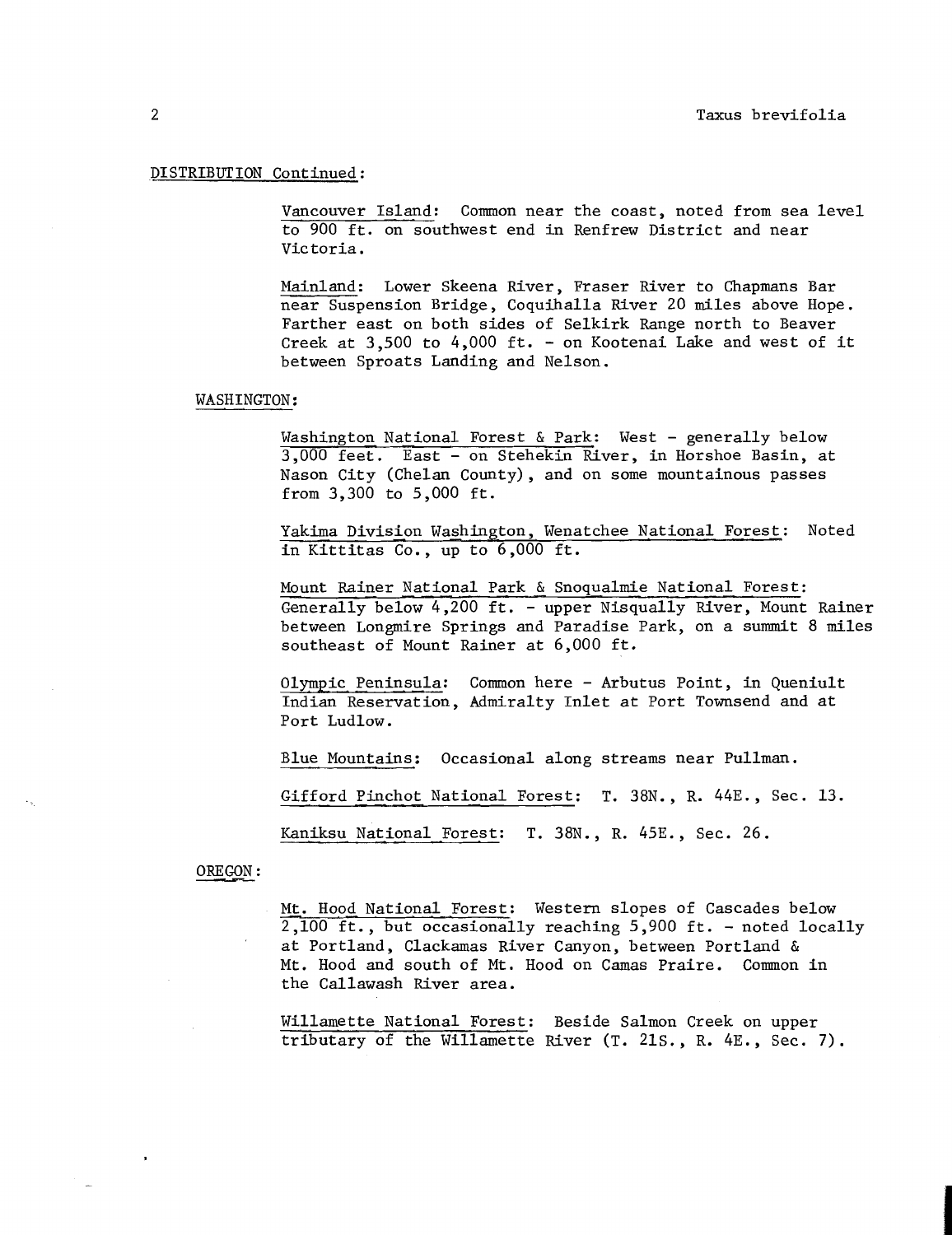# DISTRIBUTION Continued:

Umpqua National Forest: South Umpqua Experimental Forest by Coyote Creek of the Upper South Umpqua River drainage (T. 29s. , R. lE., Sec. 27).

Siuslaw National Forest: Scarce on the east slopes of the Coast Ranges .

Siskiyou & Rogue River National Forests: Common on diorite in the Siskiyou Mountains; locally noted near Sawtooth Mt. (T. 25S., R. 6E.) above 6,000 ft.; Hwy. 62 from Rogue River to Crater Lake; headwaters of Rogue River in Cascades and of Bear Creek in Siskiyous (especially T. 38S., R. 4E.); abundant in the Lake of the Woods (trees 1-2 inches in diameter); common around Fish Lake (trees usually 6 inches in diameter) .

Umatilla National Forest: Above the breaks of the Wenaha River Canyon (T. 6N., R. 42E., Sec. 31).

# CALIFORNIA:

#### KLAMATH MOUNTAINS REGION :

Del Norte County: Six Rivers National Forest - about 20 miles east of the Pacific Ocean and 2 miles south of the Oregon Border (T. 18N., R. 3E., Sec. 15).

Humboldt County: Six Rivers National Forest - west slopes of Trinity Mts. above Hoopa Valley (about 6 miles east of Hoopa); west of Hoopa on trail to Redwood Creek; occasional in canyons of Mts. between Berry Summit and Willow Creek; between Redwood Creek and Blue Lake.

Siskiyou County: Marble Mountains Wilderness area; Salmon-Trinity Alps Wilderness area.

Trinity County: Between Lewiston and Whisketown at 2,000 ft. (canyon east); Canyon Creek from Dedrick to Alpine Lakes (5,600 ft.); in gulches of Carl, Salt and Dutch Creek between Junction City and Hay Fork; in canyons of South Fork Van Duzen River and Little Van Duzen River.

# CASCADES AND SIERRA NEVADA:

Shasta County: Eastern limits at the headwaters of Sacramento River; McCloud River above Baird from 3,000-6,000 ft.

Lassen County: Lassen Peak area.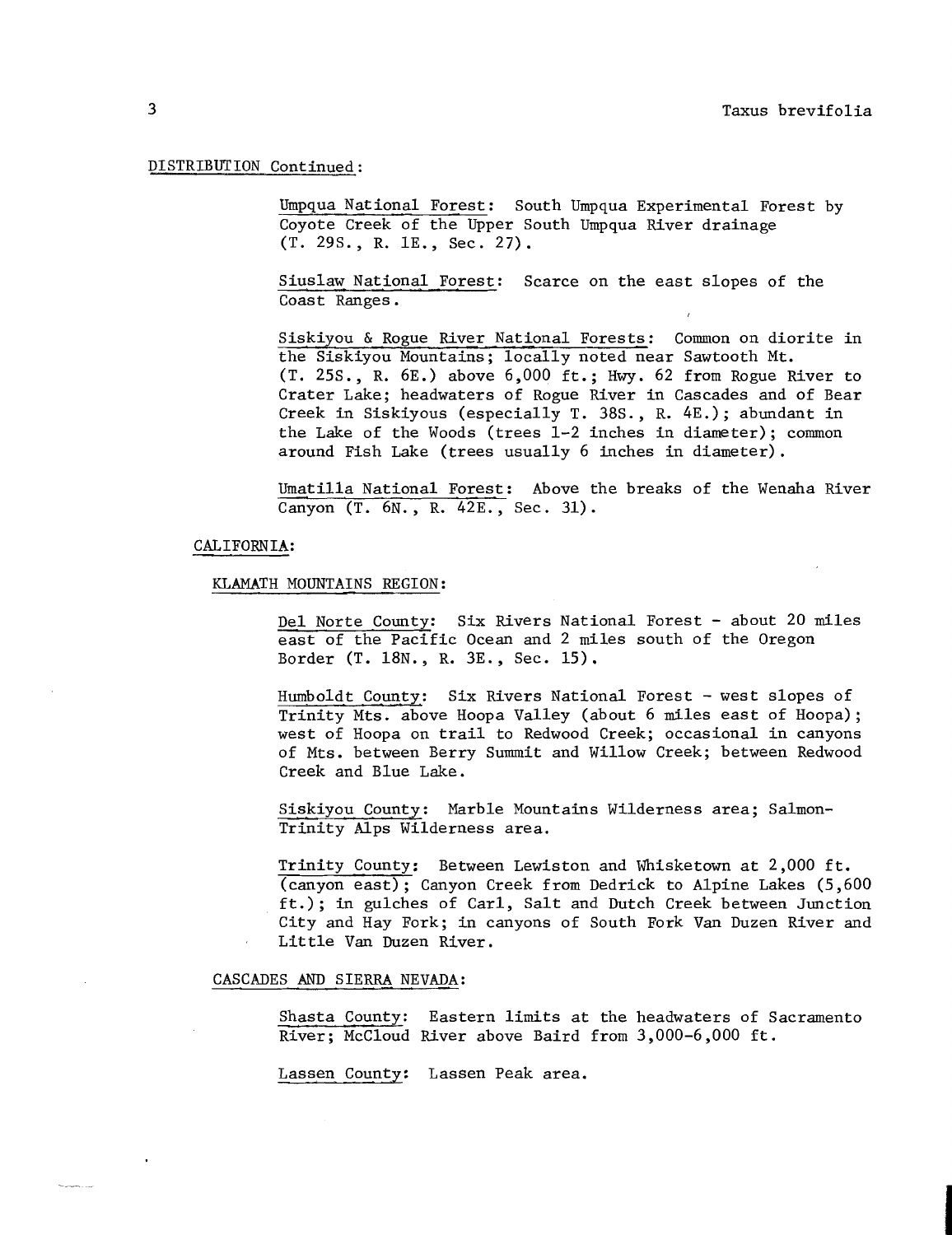## DISTRIBUTION Continued :

Plumas County: Plumas and Lake Tahoe National Forests occasional in yellow pine belt of central plateau region and wet canyons of west side of main range.

Placer County: Just south of North Fork American River and east of Iowa Hill; a few miles east of Forest Hill; in Devil's Canyon between Forest Hill and Colfax. In Stanislaus National Forest, occasional in red fir belt - vicinity of Mutton Canyon and Deep Canyon (branches of Pilot Creek - a tributary of Rubicon River) at 4,000 ft.; Big Iowa Canyon (tributary of South Fork American River) at 3,000 ft.; headwaters of Sly Park Creek (tributary of North Fork of Cosumnes River); North Fork of Webber Creek at 4,000 ft.; headwaters of Crater Creek from 2,500-3,000 ft.; at 3,500 ft. along Clear Creek (tributary of Webber Creek); headwaters of Mill Creek (tributary of North Fork of Mokelumne River) from 3,500-4,000 ft.

Calaveras County: Marks the southern limits of T. brevifolia - Calaveras Big Tree State Park, North Grove at 4,800 ft.

COAST RANGES:

Humboldt County: **A** few miles from Briceland.

Mendocino County: Seaward side of Coast Ranges in redwood forest for 10 miles east of Westport and at a point 10 or 12 miles east of Mendocino (marking the western limits); near Cahto, Laytonville and Willits; a few miles north of Ridgewood Summit (between Willits and Ukiah).

Colusa County: On Snow Mountain and in Deep Canyon on Elk Mountain.

Lake County: On Sanhedrin Mountain and east side of Mount St. Helen in canyon between Tollhouse and Middletown.

### IDAHO :

Coeur d'Alene National Forest: T.  $51N.$ , R.  $8W.$ , Sec. 25 elevation 3,800 ft. on north slope near stream.

St. Joe National Forest: T. 38N., R. 3E. , Sec. 5 - extensive bench area at 3,300 ft.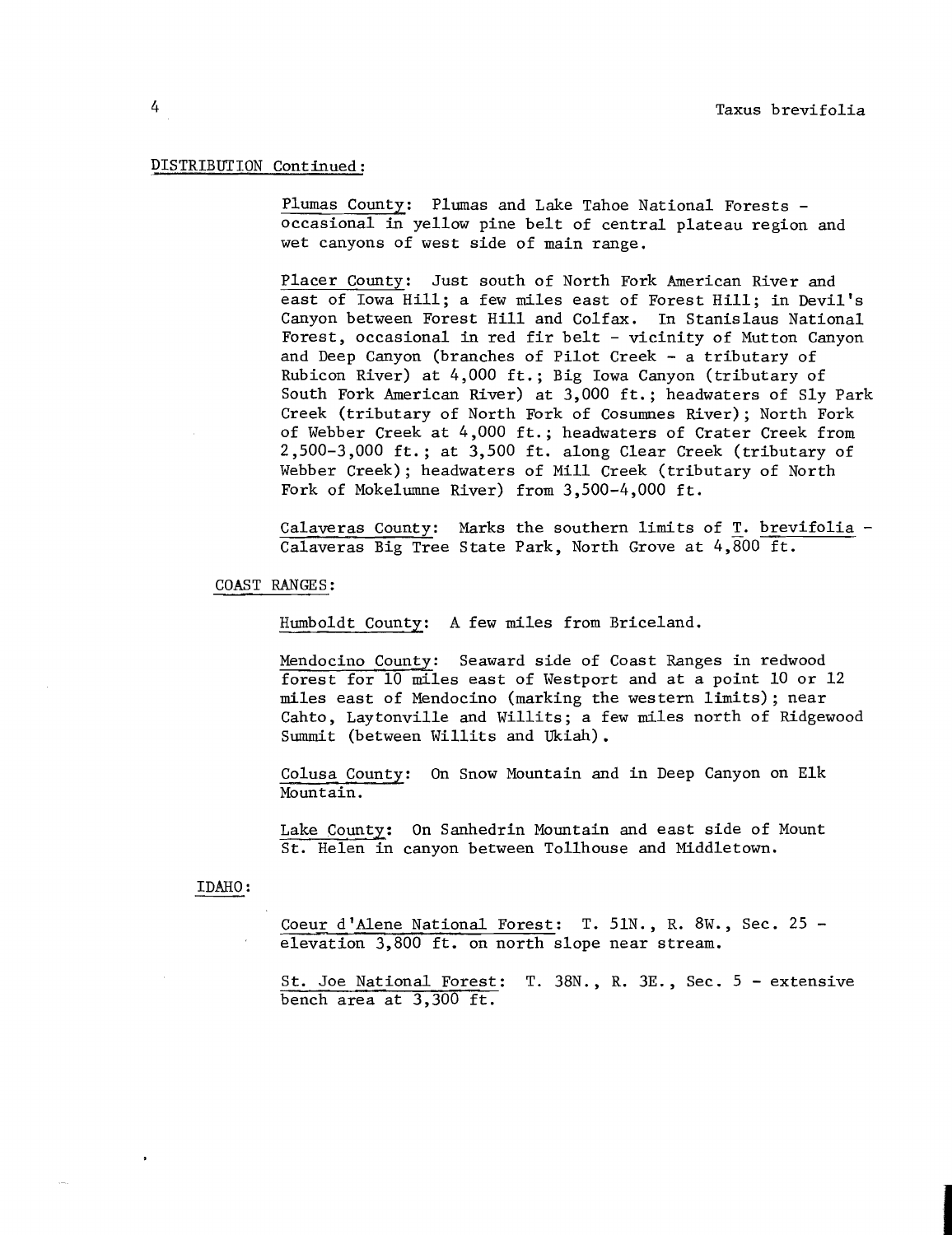#### DISTRIBUTION Continued:

Clear Water National Forest: Plants scattered along creeks - Hidden Creek (T. 41N., R. lOE., Sec. 2 & 4); Fix Creek (T. 40N., R. lOE., Sec. 5, 8 & 9) ; Comet Creek (T. 40N., R. lOE., Sec. 10, 15); Elizabeth Creek (T. 40N., R. lOE., Sec. 17, 18 & 20); Coyote Creek (T. 41N., R. 11E., Sec. 32); Monroe Creek (T. 38N., R. lOE., Sec. 13).

## MONTANA :

Northwestern Montana near Glacier National Park - A major understory tree on northern slopes, but trees not over 8 ft. tall (Coram Experimental Forest -  $48^{\circ}22'N$ ,  $114^{\circ}00 W$ .).

ECOLOGY: Near margins of low mountain streams, moist flats and benches, deep ravines, in rich rocky or gravelly soils. Mostly found in the western hemlock and Douglas fir forests, particularly along the western slopes of the Cascades in Washington and Oregon. Also reported in the mixed conifer forest (= yellow pine forest), mixed evergreen forest, redwood forest and red fir forests. Occurring at elevations from near sea level to 7,000 ft.

Exceedingly tolerant of dense shade where the crown foliage is observed as being thin with the branches extending to the ground.

Trees are usually scattered at intervals of 300 or more feet apart, but known to occur in small clumps.

Fruits mature in September and fall in October.

### COMMENTS, USES AND OTHER PERTINENT INFORMATION :

### Distribution:

Taxus brevifolia has been reported to occur further south in California - Tulare County in the Sierra Nevada and Monterey County in the Coast Ranges. These southern occurrences have been attributed to mistaken identifications which T. brevifolia is thought to have been confused with another species in the Taxaceae - Torreya californica. Also, the earlier mentioned occurrence of T. brevifolia in the redwood forest (Coast Ranges - Mendocino county) might similarly be questioned as possibly being Torreya californica. Currently, the southern range of T. brevifolia in the Coast Ranges is believed to be in Marin and Lake Counties. Torreya californica is active and is Torreya californica is active and is endemic to California.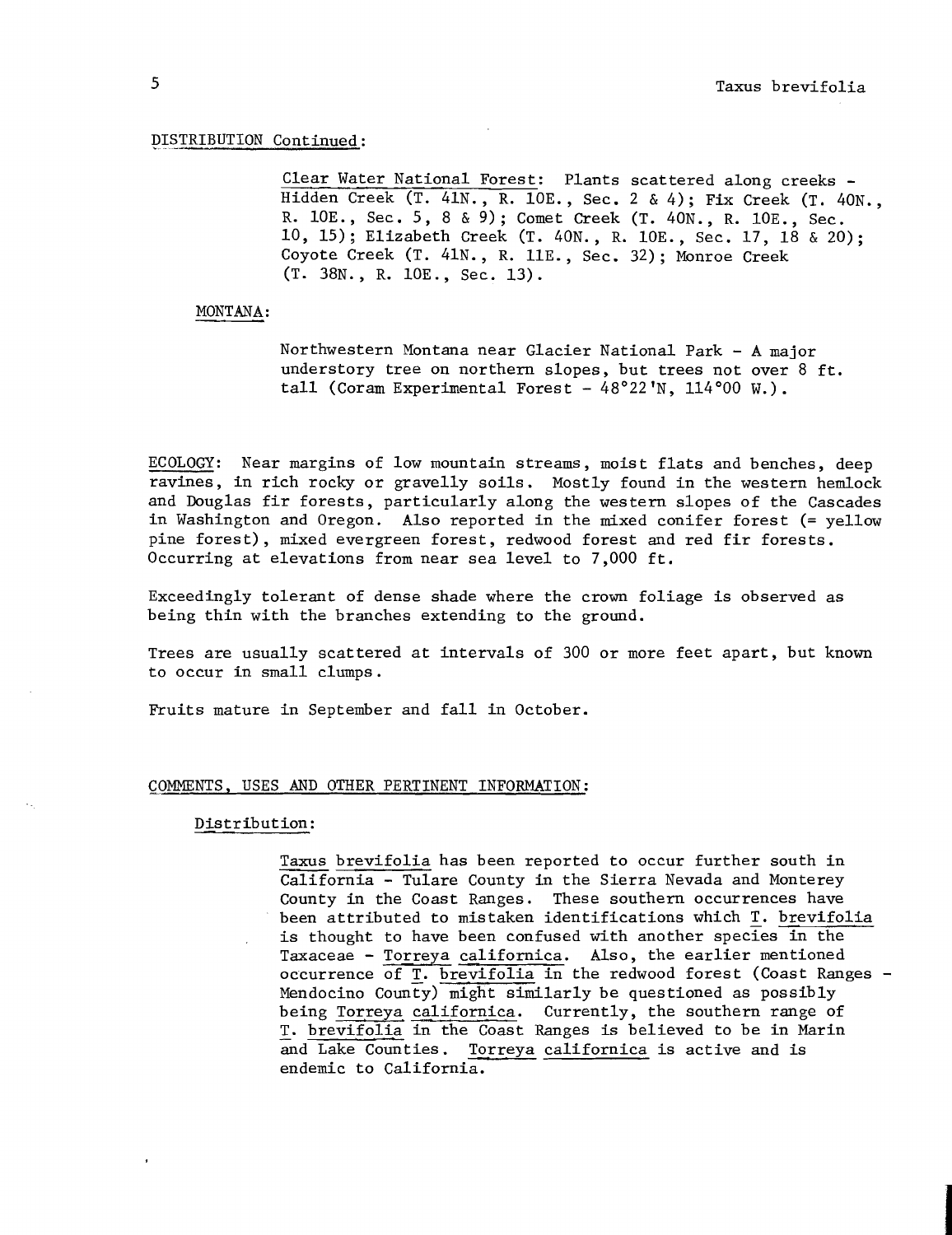# COMMENTS, USES AND OTHER PERTINENT INFORMATION Continued :

# Abundance :

Taxus brevi:<br>AND OTHER PERTINENT INFORMATION Continued:<br>:<br>Taxus brevifolia has been cited as common on the Olympic<br>Peninsula and nearby Vancouver Island. Vegetation studie<br>also suggest that T. brevifolia is common along th Peninsula and nearby Vancouver Island. Vegetation studies also suggest that T. brevifolia is common along the western slopes of the cascades in associations of Pseudotsuga (Douglas fir)/Holodiscus and Tsuga (Western Hemlock)/Berberis. These studies were conducted by the U.S. Forest Service along the 45' latitude. A Xerox copy of their "Table 8" is attached. Whittaker (1960) has cited Taxus brevifolia as one of several characteristic species found on diorite in the Siskiyou Mountains, Oregon.

Edson has recently surveyed (July, 1977) an area in the Rogue National Forest, southern Oregon. He reports T. brevifolia as being common over an area of 12 square miles. The location centers between Howard Praire and Fish Lake which is about 20 miles east of Ashland along Hwy. 66 and north along a U.S. Forest service road,  $# 3706F$ , that intersects with Hwy. 140. The trees average 6 inches in diameter (occasional ones are up to 12 inches in diameter) and are spaced about 50 feet apart. This area is also relatively flat which makes collecting more economical. The entire forest was not surveyed and Edson believes that T. brevifolia is probably common over much more than 12 square miles.

Edson also has made extensive inquiries by telephone in Oregon. T. brevifolia is reported to be abundant in the Lake of the Woods, but the trees here are only 1-2 inches in diameter; common in the Callawash River Area; fair abundance near Sweethome Ranger Station and scarce in the Coast Ranges.

Spjut has observed T. brevifolia near Willow Creek in Humboldt County, California. Trees were very scattered and less than 20 feet tall, but with a diameter of about 6 inches.

A memorandum from Raymond Shearer, a silviculturist in Missoula, Montana, described T. brevifolia as a major understory tree on northernly slopes in northwestern Montana. However, the trees seldom attained a height over 6 to 8 feet.

Variation in size:

As mentioned in previous sections, the size of the tree varies considerably. The largest tree is reported to be 75 feet tall with a diameter between 4 and 5 feet and was recorded in the foothills near the source of the Tualatin River (Oregon). This tree is the "mother of a numerous family" scattered over several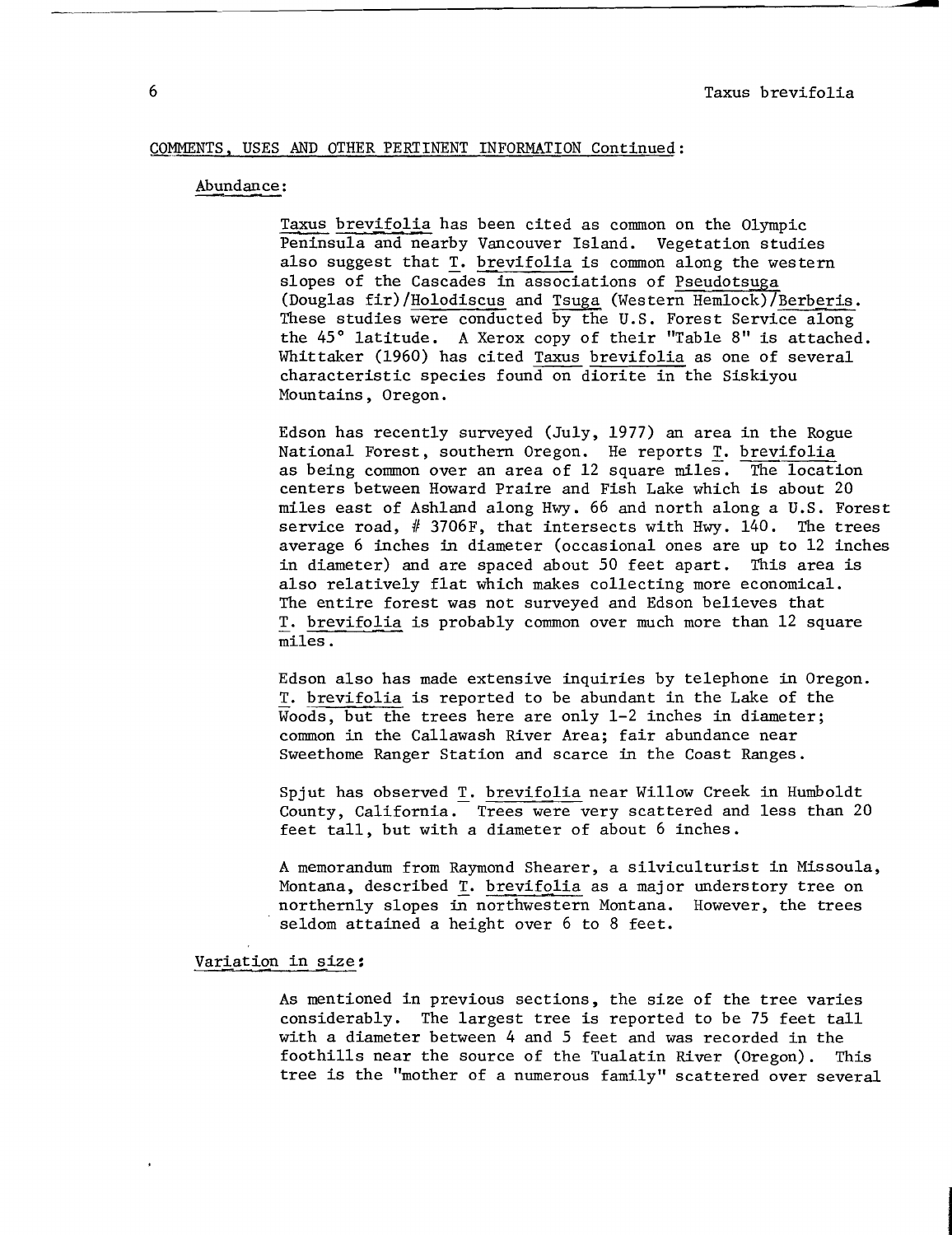#### COMMENTS, USES AND OTHER PERTINENT INFORMATION Continued:

acres. Larger trees are generally associated with lower elevations along the western slopes of the Cascades.

USES: T. brevifolia is not regarded to have commercial value. However, the U.S. Forest Service issues permits to local ranchers to selectively cut Taxus brevifolia for use as fence posts. The wood is valued for its durability and strength. From telephone conversations with Edson and Bill Schreck (U.S. Timber Management Specialist in Oregon), a district issues 1-2 permits a week during the summer at \$.20 per tree. Bill Schreck mentioned that four districts in the Ashland area are currently issuing such permits.

Edson mentioned that trees of T. brevifolia are cut for firewood and sold at \$60.00/cord.

The Indians have used the wood for paddles, spear handles, bows, fish-hooks and other small articles.

 $OTHEN:$  The bark is easily removable during the spring and summer months when the sap is running.

The bark and leaves are regarded as poisonous.

The plants are stated to be fairly prolific seeders. Vitality of the seeds are persistent and germination is moderately high. Also, the fruits and seeds are stated to be nonpoisonous.

Rarely observed in cultivation.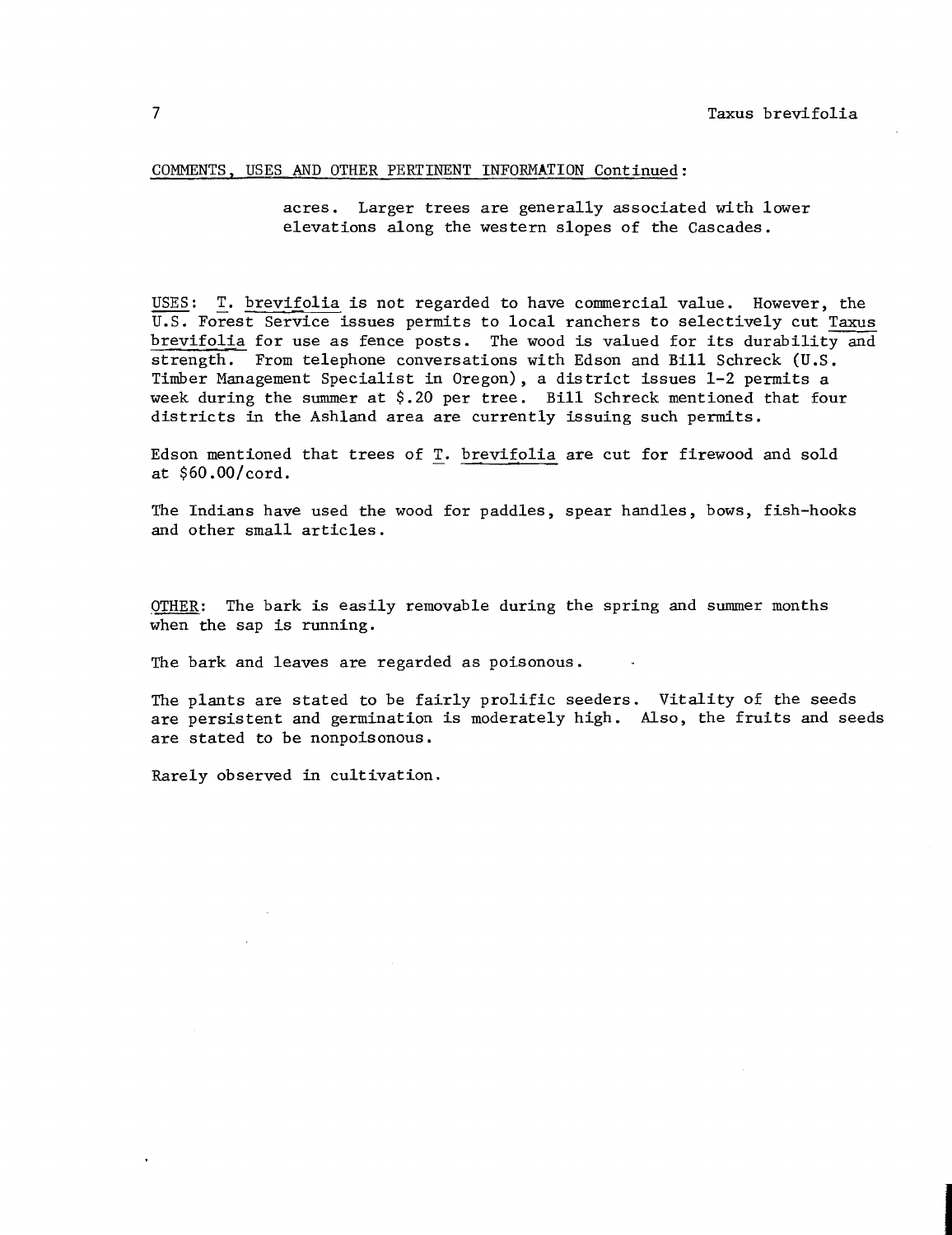## REFERENCES: Literature:

- Abrams, L., 1940. Illustrated Flora of the Pacific States I. Stanford Univ. Press, Calif.; p. 51.
- Chittenden, F.J., 1965. Dictionary of Gardening. Vol. 4, Oxford; p. 2084.
- Eliot, W.A., 1938. Forest Trees of the Pacific Coast. Putman, N.Y.; pp. 268-274.
- Franklin, J.F., 1969. Vegetation of Oregon and Washington. USDA, Forest Research Paper, PB-185048; pp. 55-61, 92-98, 134-135.
- Frenkel, R.E., 1970. Ruderal Vegetation Along Some Roadsides. Univ. of Calif. Press (<u>T. brevifolia</u> not cited).
- Hitchcock, C.L., A. Cronquist, M. Ownbey & J. W. Thompson, 1969. Vascular Plants of the Pacific Northwest I. Univ. of Wash. Press, Seattle; p. 103.
- Hulten, E. , 1968. Flora of Alaska and Neighboring Territories, p. 59.
- Kingsbury, J.M., 1964. Poisonous Plants of the United States and Canada. Prentice Hall, Englewood Cliffs, New Jersey; pp. 121-123.
- Little, Jr., E.L., 1953. Check List of Native and Naturalized Trees of the United States. USDA Handbook, No. 41; p. 414.
- Munz, P.A. & D.D. Keck, 1959. **A** California Flora. Univ. of Calif. Press; p. 65.
- Rundel, P.W., 1968. Notes & News: The Southern Limits of Taxus brevifolia in the Sierra Nevada, California. Madrono 19 (8) : 300.
- Sargent, C.E., 1896. Silva of North America X. pp. 65, 66.
- Sudworth, G.B., 1908. Forest Trees of the Pacific Slope. USDA, Wash. Printing Office; pp. 190-197.
- Thomas, J.H., 1961. Flora of the Santa Cruz Mountains. Stanford Univ. Press .
- Viereck, L.A. & E .L. Little, Jr., 1972. Alaska Trees and Shrubs. USDA Handbook,  $#410$ ; pp.  $43-44$ .
- Welsh, S.L., 1974. Anderson's Flora of Alaska and Adjacent Parts of Canada. Brigham Young Univ. Press; p. 38.
- Whittaker, R.H., 1960. Vegetation of the Siskiyou Mountains, Oregon and California. Ecol. Monogr. 30: 279-338 (cf. pp. 282, 315).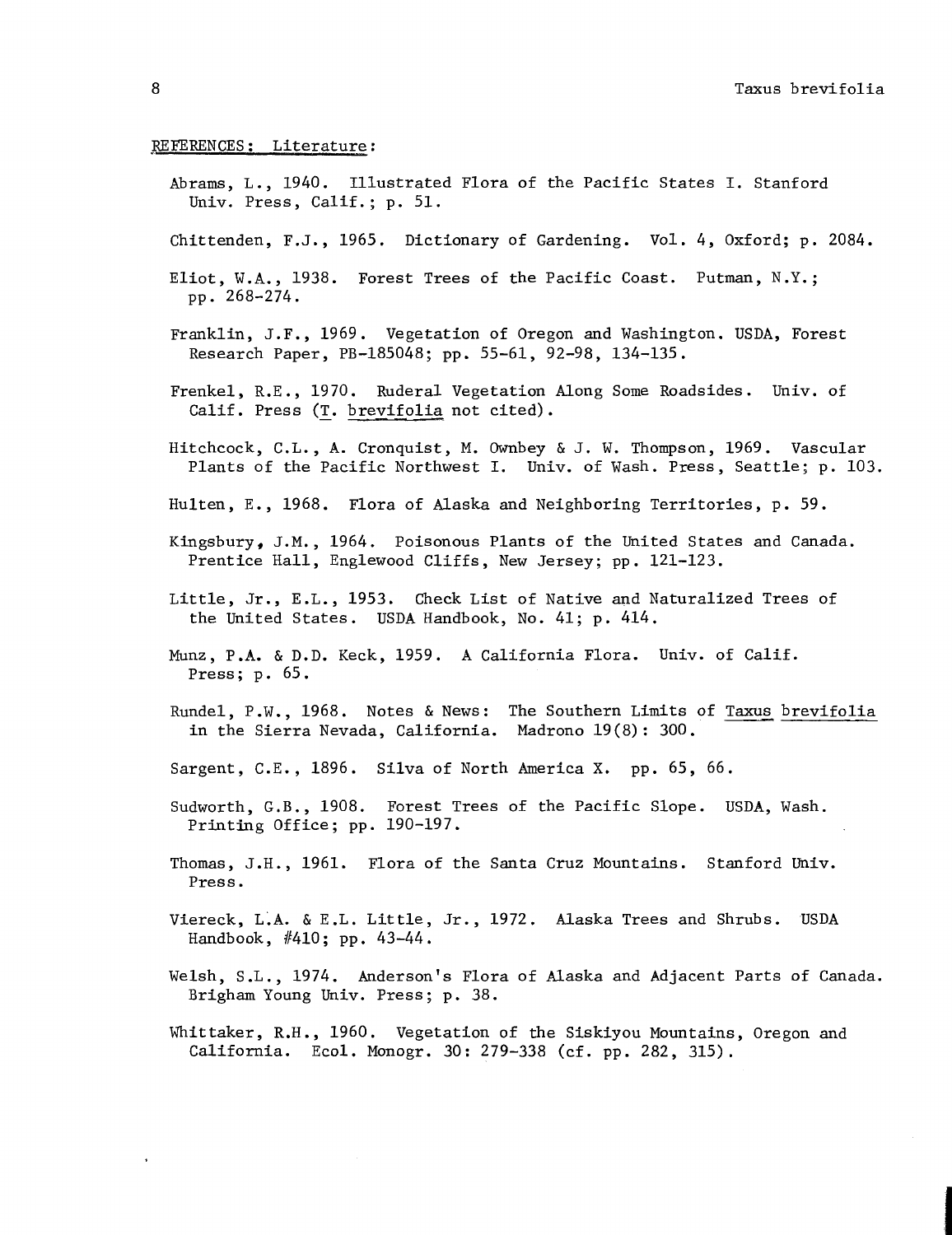### REFERENCES: Other:

- Edson, Charles. Plant Supplier. Personal conununication concerning Edson's field work and contacts during the summer of 1976 and July 1977; Corvallis, Oregon (Tel. (503) 753-8697).
- Shearer, Raymond C., 1966. USDA memorandum to Robert E. Perdue, Jr.; "Timber Management Research (Procurement of Samples of Taxus brevifolia Bark)", dated November 3, Missoula, Montana.
- Schreck, Bill. Timber Management Specialist at Ashland, Oregon. Personal communication on July 14, 1977 (Tel. (503) 482-3333).
- Spjut, Roger. Personal communication concerning his survey of the Clearwater National Forest, Idaho during the fall of 1976. Pullman, Washington.

PREPARED BY: Richard W. Spjut DATE: July 14, 1977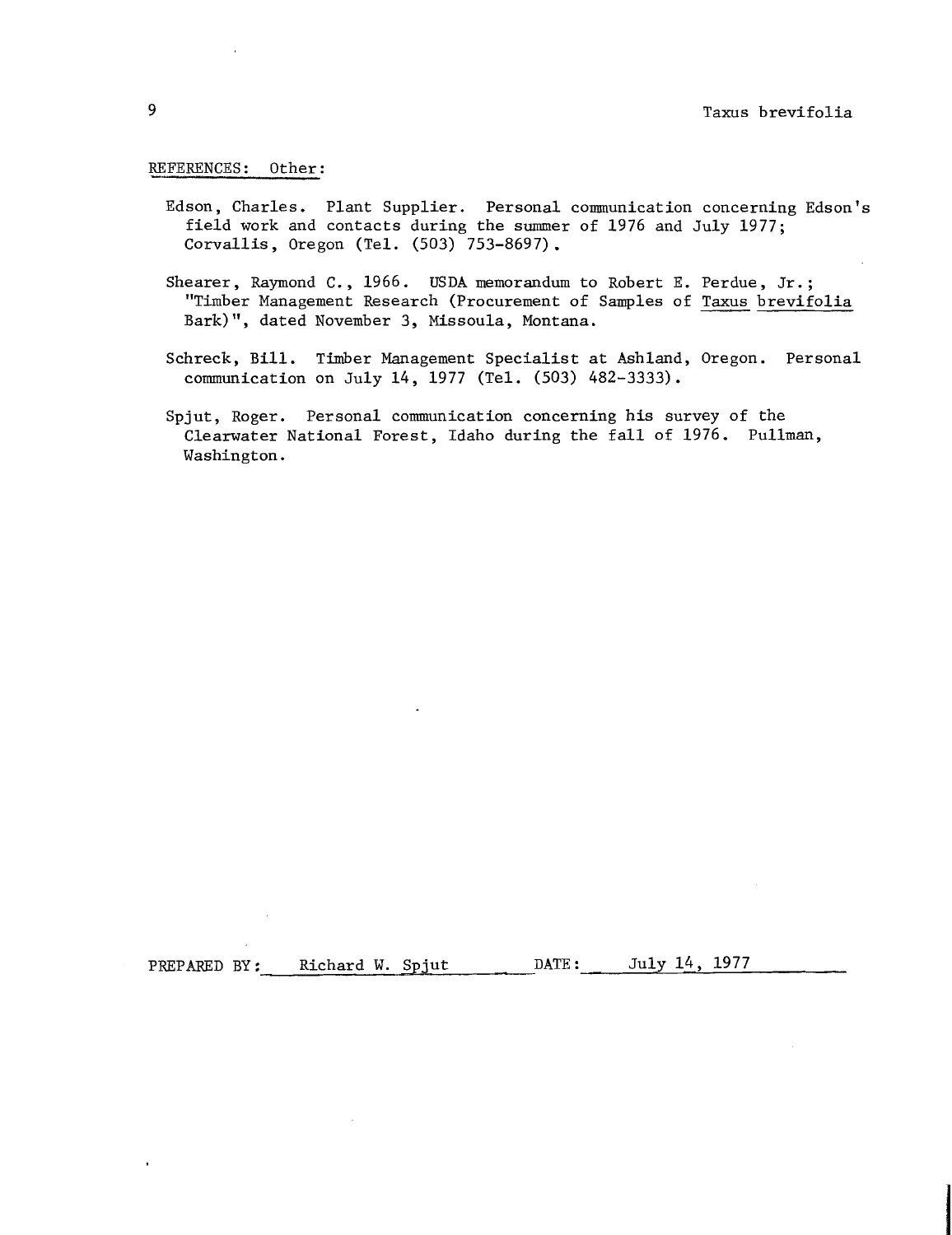| <b>Species</b>                           | Association                |                          |                                      |
|------------------------------------------|----------------------------|--------------------------|--------------------------------------|
|                                          | Pseudotsuga<br>/Holodiscus | Tsuœ/<br><b>Berberis</b> | <b><i>NTsuga/</i></b><br>Polystichum |
| <b>Trees</b>                             |                            |                          |                                      |
| Pseudotsuga menziesii                    | Abundant                   | Common                   | Occasional                           |
| Tsuga heterophylla                       | Rare                       | Common                   | Common                               |
| Thuja plicata                            |                            | <b>Occasional</b>        | Common                               |
| Acer macrophyllum                        | Occasional                 |                          | Rare                                 |
| Libocedrus decurrens                     | Occasional                 |                          |                                      |
| Pinus lambertiana                        | Occasional                 |                          |                                      |
| Arbutus menziesii                        | Rare                       |                          |                                      |
| Taxus brevifolia                         | Common                     | Common                   | Occasional                           |
| Shrubs                                   |                            |                          |                                      |
| Acer circinatum                          | Common                     | Common                   | Occasional                           |
| Holodiscus discolor                      | Common                     |                          |                                      |
| Gaultheria shallon                       | Abundant                   | Occasional               | Rare                                 |
| Corylus cornuta californica              | Common                     |                          | Rare                                 |
| Vaccinium parvifolium                    | Common                     | Common                   | Common                               |
| Rhododendron macrophyllum                | Rare                       | Common                   | Rare                                 |
| Symphoricarpos mollis                    | Common                     | Rare                     | Rare                                 |
| Berberis nervosa                         | Common                     | <b>Common</b>            | Common                               |
| <b>Rubus ursinus</b>                     | Common                     | Common                   | Common                               |
| Herbs                                    |                            |                          |                                      |
| Linnaea borealis                         | Common                     | Common                   | Occasional                           |
| Whipplea modesta                         | Common                     | Rare                     |                                      |
| <b>Synthyris reniformis</b>              | Common                     | Rare                     |                                      |
| Polystichum munitum                      | Rare                       | Occasional               | Abundant                             |
| Coptis Iaciniata                         | Rare                       | Common                   | Occasional                           |
| Viola sempervirens                       | Occasional                 | Common                   | Occasional                           |
| Vancouveria hexandra                     | Rare                       | Rare                     | Common                               |
| Tiarella trifoliata                      |                            | Rare                     | Common                               |
| Disporum smithii                         | Occasional                 | Occasional               | Occasional<br>Occasional             |
| Trillium ovatum<br>Hieracium albiflorum  | Common                     | Rare                     |                                      |
| Galium triflorum                         |                            | Occasional               | Common                               |
|                                          |                            | Rare                     | Common                               |
| Oxalis oregana<br>Struthiopteris spicant |                            |                          | Occasional                           |
| Asarum caudatum                          |                            |                          | Occasional                           |
| Festuca occidentalis                     | Common                     |                          |                                      |
| Iris tenax                               | Common                     |                          |                                      |
| Mosses, Liverworts and Lichens           |                            |                          |                                      |
| Eurhynchium oreganum                     | Occasional                 | Abundant                 | Common                               |
| Homalothecium megaptilum                 | Occasional                 | Occasional               | Rare                                 |
| <b>Hylcomium</b> splendens               | Occasional                 | Rare                     | Occasional                           |
| Rhytidiadelphus loreus                   | Common                     | Occasional               | Occasional                           |
| Rhacomitrium canescens                   | Occasional                 |                          |                                      |
| Mnium insigne                            | ٠                          |                          | Common                               |
| Peltigera aphthosa                       | Common                     |                          |                                      |
| Dicranum fuscescens                      | Common                     | Common                   | Occasional                           |
| Hypnum circinale                         | Common                     | Common                   | Common                               |
| Cladonia spp.                            | Occasional                 | Rare                     | $\cdot$ . $\sim$                     |
| <i>Scapania</i> spp.                     |                            | Rare                     | Occasional                           |

Table 8.  $-$  Abundance of selected species in three associations found in the Tsuga heterophylla Zone of the western Oregon Cascade Range

Source: Unpublished data on file at Forestry Sciences Laboratory, Pacific Northwest Forest & Range Exp. Sta., Forest Serv., U. S. Dep. Agr., Corvallia, Oregon.

 $\tilde{\mathcal{I}}$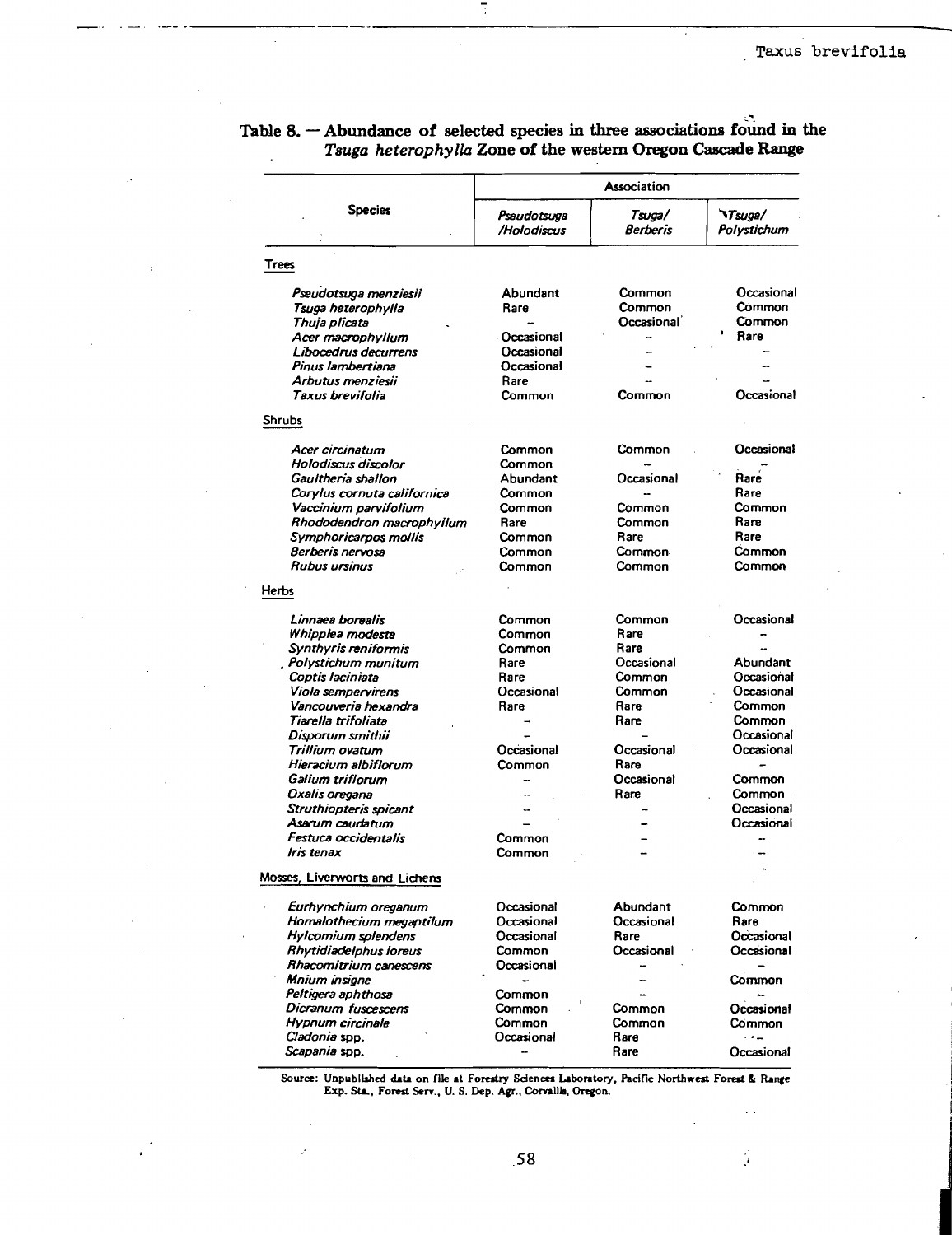